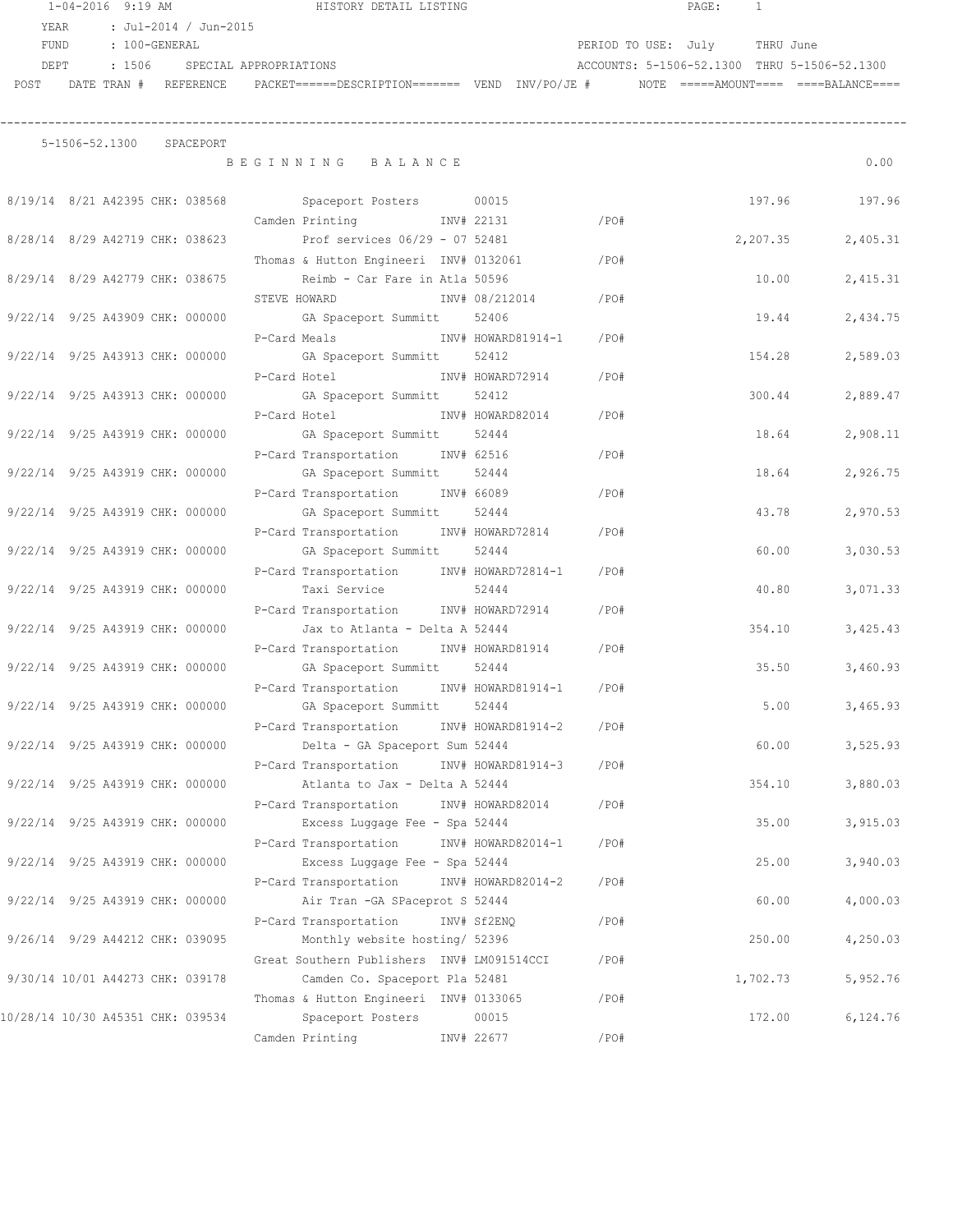|      | $1 - 04 - 2016$ 9:19 AM           |               |                       |                               | HISTORY DETAIL LISTING                                                                                    |                              |      |                     | PAGE: | 2         |                                              |
|------|-----------------------------------|---------------|-----------------------|-------------------------------|-----------------------------------------------------------------------------------------------------------|------------------------------|------|---------------------|-------|-----------|----------------------------------------------|
|      | YEAR                              |               | : Jul-2014 / Jun-2015 |                               |                                                                                                           |                              |      |                     |       |           |                                              |
|      | FUND                              | : 100-GENERAL |                       |                               |                                                                                                           |                              |      | PERIOD TO USE: July |       | THRU June |                                              |
|      | DEPT                              |               |                       | : 1506 SPECIAL APPROPRIATIONS |                                                                                                           |                              |      |                     |       |           | ACCOUNTS: 5-1506-52.1300 THRU 5-1506-52.1300 |
| POST |                                   |               |                       |                               | DATE TRAN # REFERENCE PACKET======DESCRIPTION======= VEND INV/PO/JE # NOTE =====AMOUNT==== ===BALANCE==== |                              |      |                     |       |           |                                              |
|      |                                   |               |                       |                               |                                                                                                           |                              |      |                     |       |           |                                              |
|      | 5-1506-52.1300                    |               | SPACEPORT             |                               |                                                                                                           | $*$ ( CONTINUED ) $*$        |      |                     |       |           |                                              |
|      | 10/30/14 10/30 A45295 CHK: 039445 |               |                       |                               | October Hosting/Maintena 52396                                                                            |                              |      |                     |       | 250.00    | 6,374.76                                     |
|      |                                   |               |                       |                               | Great Southern Publishers INV# LM101014CC1                                                                |                              | /PO# |                     |       |           |                                              |
|      | 10/31/14 11/06 A45693 CHK: 039591 |               |                       |                               | Ga Aerospace/S/port Post 00015                                                                            |                              |      |                     |       | 177.49    | 6,552.25                                     |
|      |                                   |               |                       |                               | Camden Printing<br>INV# 22835                                                                             |                              | /PO# |                     |       |           |                                              |
|      | 11/10/14 12/08 A47049 CHK: 040164 |               |                       |                               | November Hosting                                                                                          | 52396                        |      |                     |       | 250.00    | 6,802.25                                     |
|      |                                   |               |                       |                               | Great Southern Publishers INV# LM111214CC1                                                                |                              | /PO# |                     |       |           |                                              |
|      | 11/19/14 11/20 A46487 CHK: 000000 |               |                       |                               | Spaceport Breakfast Even 52406                                                                            |                              |      |                     |       | 10.00     | 6,812.25                                     |
|      |                                   |               |                       |                               | P-Card Meals                                                                                              | INV# HOWARD110514-1          | /PO# |                     |       |           |                                              |
|      | 11/19/14 11/20 A46497 CHK: 000000 |               |                       |                               | Spaceport Meeting 11/04/ 52444                                                                            |                              |      |                     |       | 168.10    | 6,980.35                                     |
|      |                                   |               |                       |                               | P-Card Transportation INV# HOWARD110414                                                                   |                              | /PO# |                     |       |           |                                              |
|      | 11/19/14 11/20 A46497 CHK: 000000 |               |                       |                               | Spaceport Meeting 11/05/ 52444                                                                            |                              |      |                     |       | 168.10    | 7,148.45                                     |
|      |                                   |               |                       |                               | P-Card Transportation INV# HOWARD110514                                                                   |                              | /PO# |                     |       |           |                                              |
|      | 11/19/14 11/20 A46497 CHK: 000000 |               |                       |                               | Spaceport Meeting 52444                                                                                   |                              |      |                     |       | 72.10     | 7,220.55                                     |
|      |                                   |               |                       |                               | P-Card Transportation INV# HOWARD11114                                                                    |                              | /PO# |                     |       |           |                                              |
|      | 11/19/14 11/20 A46497 CHK: 000000 |               |                       |                               | Spaceport Meeting                                                                                         | 52444                        |      |                     |       | 147.10    | 7,367.65                                     |
|      |                                   |               |                       |                               | P-Card Transportation                                                                                     | INV# HOWARD111214            | /PO# |                     |       |           |                                              |
|      | 11/21/14 11/24 A46625 CHK: 039930 |               |                       |                               | 135645.00001-Property Aq 52352                                                                            |                              |      |                     |       | 2,632.50  | 10,000.15                                    |
|      |                                   |               |                       |                               | Holland & Knight, LLP INV# 311256                                                                         |                              | /PO# |                     |       |           |                                              |
|      | 12/19/14 12/22 A47601 CHK: 000000 |               |                       |                               | Spaceport                                                                                                 | 52406                        |      |                     |       | 7.13      | 10,007.28                                    |
|      |                                   |               |                       |                               | P-Card Meals                                                                                              | INV# HOWARD110514-2          | /PO# |                     |       |           |                                              |
|      | 12/19/14 12/22 A47606 CHK: 000000 |               |                       |                               | Spaceport                                                                                                 | 52412                        |      |                     |       | 151.62    | 10,158.90                                    |
|      |                                   |               |                       |                               | P-Card Hotel                                                                                              | INV# HOWARD110514            | /PO# |                     |       |           |                                              |
|      | 12/19/14 12/22 A47606 CHK: 000000 |               |                       |                               | Spaceport                                                                                                 | 52412                        |      |                     |       | 156.60    | 10,315.50                                    |
|      |                                   |               |                       |                               | P-Card Hotel                                                                                              | INV# HOWARD111214            | /PO# |                     |       |           |                                              |
|      | 12/19/14 12/22 A47611 CHK: 000000 |               |                       |                               | Spaceport                                                                                                 | 52444                        |      |                     |       | 57.50     | 10,373.00                                    |
|      |                                   |               |                       |                               | P-Card Transportation                                                                                     | INV# HOWARD110114-1          | /PO# |                     |       |           |                                              |
|      | 12/19/14 12/22 A47611 CHK: 000000 |               |                       |                               | Spaceport                                                                                                 | 52444                        |      |                     |       | 11.30     | 10,384.30                                    |
|      |                                   |               |                       |                               | P-Card Transportation INV# HOWARD110514-1                                                                 |                              | /PO# |                     |       |           |                                              |
|      | 12/19/14 12/22 A47611 CHK: 000000 |               |                       |                               | Spaceport                                                                                                 | 52444                        |      |                     |       | 74.75     | 10,459.05                                    |
|      | 12/19/14 12/22 A47611 CHK: 000000 |               |                       |                               | P-Card Transportation<br>Excess Baggage Ticket                                                            | INV# HOWARD110514-2          | /PO# |                     |       | 25.00     | 10,484.05                                    |
|      |                                   |               |                       |                               |                                                                                                           | 52444                        |      |                     |       |           |                                              |
|      | 12/19/14 12/22 A47611 CHK: 000000 |               |                       |                               | P-Card Transportation                                                                                     | INV# HOWARD111114-1<br>52444 | /PO# |                     |       | 35.00     | 10,519.05                                    |
|      |                                   |               |                       |                               | Excess Baggage Ticket                                                                                     | INV# HOWARD111114-2          |      |                     |       |           |                                              |
|      | 12/19/14 12/22 A47611 CHK: 000000 |               |                       |                               | P-Card Transportation<br>Excess BaggageTicket                                                             | 52444                        | /PO# |                     |       | 60.00     | 10,579.05                                    |
|      |                                   |               |                       |                               | P-Card Transportation                                                                                     | INV# HOWARD111214-1          | /PO# |                     |       |           |                                              |
|      | 12/19/14 12/22 A47611 CHK: 000000 |               |                       |                               | Spaceport                                                                                                 | 52444                        |      |                     |       | 5.65      | 10,584.70                                    |
|      |                                   |               |                       |                               | P-Card Transportation                                                                                     | INV# HOWARD111214-2          | /PO# |                     |       |           |                                              |
|      | 12/19/14 12/22 A47611 CHK: 000000 |               |                       |                               | Spaceport                                                                                                 | 52444                        |      |                     |       | 42.00     | 10,626.70                                    |
|      |                                   |               |                       |                               | P-Card Transportation                                                                                     | INV# HOWARD111214-3          | /PO# |                     |       |           |                                              |
|      | 12/19/14 12/22 A47611 CHK: 000000 |               |                       |                               | Spaceport                                                                                                 | 52444                        |      |                     |       | 42.60     | 10,669.30                                    |
|      |                                   |               |                       |                               | P-Card Transportation                                                                                     | INV# HOWARD111314            | /PO# |                     |       |           |                                              |
|      | 12/19/14 1/02 A47933 CHK: 040196  |               |                       |                               | Camden Spaceport Posters 00015                                                                            |                              |      |                     |       | 145.80    | 10,815.10                                    |
|      |                                   |               |                       |                               | Camden Printing                                                                                           | INV# 23215                   | /PO# |                     |       |           |                                              |
|      | 12/31/14 1/02 A47901 CHK: 040327  |               |                       |                               | Tablecloth - Spaceport M 51650                                                                            |                              |      |                     |       | 17.80     | 10,832.90                                    |
|      |                                   |               |                       |                               | Classic Cleaners                                                                                          | INV# 12-102298               | /PO# |                     |       |           |                                              |
|      |                                   |               |                       |                               |                                                                                                           |                              |      |                     |       |           |                                              |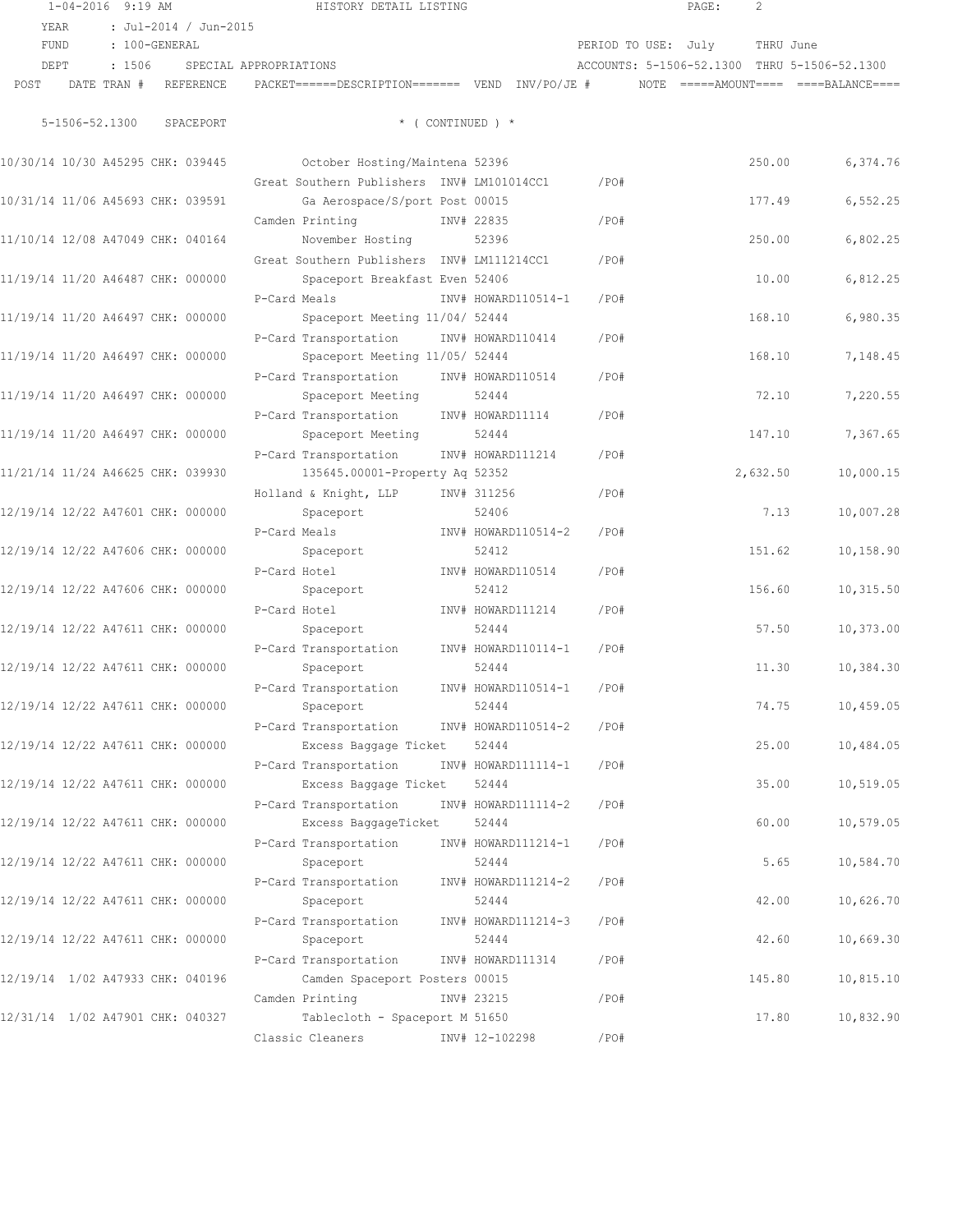|                                  | $1 - 04 - 2016$ 9:19 AM |                          |                               | HISTORY DETAIL LISTING                                                                                          |                             |         | PAGE:                         | 3         |                                              |
|----------------------------------|-------------------------|--------------------------|-------------------------------|-----------------------------------------------------------------------------------------------------------------|-----------------------------|---------|-------------------------------|-----------|----------------------------------------------|
| YEAR                             |                         | : Jul-2014 / Jun-2015    |                               |                                                                                                                 |                             |         |                               |           |                                              |
| FUND                             | : 100-GENERAL           |                          |                               |                                                                                                                 |                             |         | PERIOD TO USE: July THRU June |           |                                              |
| DEPT                             |                         |                          | : 1506 SPECIAL APPROPRIATIONS |                                                                                                                 |                             |         |                               |           | ACCOUNTS: 5-1506-52.1300 THRU 5-1506-52.1300 |
|                                  |                         |                          |                               | POST DATE TRAN # REFERENCE PACKET======DESCRIPTION======= VEND INV/PO/JE # NOTE =====AMOUNT==== ====BALANCE==== |                             |         |                               |           |                                              |
|                                  |                         |                          |                               |                                                                                                                 |                             |         |                               |           |                                              |
|                                  |                         | 5-1506-52.1300 SPACEPORT |                               |                                                                                                                 | $*$ ( CONTINUED ) $*$       |         |                               |           |                                              |
|                                  |                         |                          |                               | 12/31/14 1/02 A47908 CHK: 040334 Monthly Hosting 52396                                                          |                             |         |                               |           | 11,082.90<br>250.00                          |
|                                  |                         |                          |                               | Great Southern Publishers INV# LM121114CA1                                                                      |                             | /PO#    |                               |           |                                              |
| 12/31/14 1/09 A48204 CHK: 040446 |                         |                          |                               | Legal Srv-Spaceport Aqui 52352                                                                                  |                             |         |                               | 3,393.20  | 14,476.10                                    |
|                                  |                         |                          |                               | Holland & Knight, LLP INV# 3134349                                                                              |                             | /PO#    |                               |           |                                              |
| 12/31/14 1/09 A48205 CHK: 040442 |                         |                          |                               | S/port Camden Buttons/St 52396                                                                                  |                             |         |                               | 527.50    | 15,003.60                                    |
|                                  |                         |                          |                               | Great Southern Publishers INV# LM120815CC2                                                                      |                             | /PO#    |                               |           |                                              |
| 1/02/15 1/02 A47742 CHK: 040290  |                         |                          |                               | Sept Srvs-Spaceport Plan 52481                                                                                  |                             |         |                               | 1,631.06  | 16,634.66                                    |
|                                  |                         |                          |                               | Thomas & Hutton Engineeri INV# 0133724                                                                          |                             | /PO#    |                               |           |                                              |
| 1/02/15 1/02 A47742 CHK: 040290  |                         |                          |                               | Nov Svs - Spaceport Plan 52481                                                                                  |                             |         |                               | 1,997.88  | 18,632.54                                    |
|                                  |                         |                          |                               | Thomas & Hutton Engineeri INV# 0134743                                                                          |                             | $/$ PO# |                               |           |                                              |
| 1/06/15 1/30 A49021 CHK: 000000  |                         |                          |                               | Spaceport Advertisement 52396                                                                                   |                             |         |                               | 527.50    | 19,160.04                                    |
|                                  |                         |                          |                               | Great Southern Publishers INV# LM120814CC1                                                                      |                             | /PO#    |                               |           |                                              |
| 1/16/15 1/30 A49057 CHK: 000000  |                         |                          |                               | Spaceport                                                                                                       | 52406                       |         |                               | 81.89     | 19,241.93                                    |
|                                  |                         |                          |                               | P-Card Meals Manus (NV# SPACEPORT-121714-1/PO#                                                                  |                             |         |                               |           |                                              |
| 1/16/15 1/30 A49057 CHK: 000000  |                         |                          |                               | Spaceport                                                                                                       | 52406                       |         |                               | 96.05     | 19,337.98                                    |
|                                  |                         |                          |                               | P-Card Meals                                                                                                    |                             |         |                               |           |                                              |
|                                  |                         |                          |                               |                                                                                                                 | INV# SPACEPORT-121814-1/PO# |         |                               |           |                                              |
| 1/22/15 1/26 A48845 CHK: 040545  |                         |                          |                               | January Hosting/maintena 52396                                                                                  |                             |         |                               | 250.00    | 19,587.98                                    |
|                                  |                         |                          |                               | Great Southern Publishers INV# LM011515CC1                                                                      |                             | /PO#    |                               |           |                                              |
| 1/22/15 1/26 A48846 CHK: 040546  |                         |                          |                               | 135645.0001-Prop Aquisit 52352                                                                                  |                             |         |                               | 468.00    | 20,055.98                                    |
|                                  |                         |                          |                               | Holland & Knight, LLP INV# 3139078                                                                              |                             | $/$ PO# |                               |           |                                              |
| 1/30/15 2/02 A49128 CHK: 040675  |                         |                          |                               | Dec Srvs - Spacport Plan 52481                                                                                  |                             |         |                               | 6,143.39  | 26,199.37                                    |
|                                  |                         |                          |                               | Thomas & Hutton Engineeri INV# 0135364                                                                          |                             | $/$ PO# |                               |           |                                              |
| 2/18/15 3/05 A50936 CHK: 000000  |                         |                          |                               | Economic Outlook 2015                                                                                           | 00280                       |         |                               | 65.00     | 26, 264.37                                   |
|                                  |                         |                          |                               | THE UNIVERSITY OF GEORGIA INV# 372215                                                                           |                             | /PO#    |                               |           |                                              |
| 2/28/15 3/05 A50931 CHK: 041197  |                         |                          |                               | Jan Consulting Services 52481                                                                                   |                             |         |                               | 3,028.20  | 29, 292.57                                   |
|                                  |                         |                          |                               | Thomas & Hutton Engineeri INV# 0136012                                                                          |                             | /PO#    |                               |           |                                              |
| 2/28/15 3/09 A51429 CHK: 041222  |                         |                          |                               | MONTHLY HOSTING/MAINT                                                                                           | 52396                       |         |                               | 250.00    | 29,542.57                                    |
|                                  |                         |                          |                               | Great Southern Publishers INV# LM021115CA1                                                                      |                             | /PO#    |                               |           |                                              |
| 2/28/15 3/09 A51430 CHK: 041222  |                         |                          |                               | MONTHLY HOSTING/MAINT                                                                                           | 52396                       |         |                               | 250.00    | 29,792.57                                    |
|                                  |                         |                          |                               | Great Southern Publishers INV# LM081314CC1                                                                      |                             | /PO#    |                               |           |                                              |
| 3/03/15 3/04 A50773 CHK: 041068  |                         |                          |                               | Matter 135645.0001 Prop 52352                                                                                   |                             |         |                               | 1,593.40  | 31, 385.97                                   |
|                                  |                         |                          |                               | Holland & Knight, LLP                                                                                           | INV# 3151517                | /PO#    |                               |           |                                              |
| 3/19/15 3/31 A52114 CHK: 000000  |                         |                          |                               | Spaceport                                                                                                       | 52444                       |         |                               | 12.50     | 31,398.47                                    |
|                                  |                         |                          |                               | P-Card Transportation                                                                                           | INV# HOWARD-021215-1 /PO#   |         |                               |           |                                              |
| 3/19/15 3/31 A52114 CHK: 000000  |                         |                          |                               | Spaceport                                                                                                       | 52444                       |         |                               | 12.50     | 31,410.97                                    |
|                                  |                         |                          |                               | P-Card Transportation                                                                                           | INV# HOWARD-021215-2        | /PO#    |                               |           |                                              |
| 3/19/15 3/31 A52114 CHK: 000000  |                         |                          |                               | Spaceport                                                                                                       | 52444                       |         |                               | 88.10     | 31,499.07                                    |
|                                  |                         |                          |                               | P-Card Transportation                                                                                           | INV# HOWARD-021215-3        | /PO#    |                               |           |                                              |
| 3/19/15 3/31 A52114 CHK: 000000  |                         |                          |                               | Spaceport                                                                                                       | 52444                       |         |                               | 106.10    | 31,605.17                                    |
|                                  |                         |                          |                               |                                                                                                                 |                             |         |                               |           |                                              |
|                                  |                         |                          |                               | P-Card Transportation                                                                                           | INV# HOWARD-121215-4 /PO#   |         |                               |           |                                              |
| 3/27/15 4/08 A52528 CHK: 041399  |                         |                          |                               | MONTHLY HOSTING/MAINTENA 52396                                                                                  |                             |         |                               | 250.00    | 31,855.17                                    |
|                                  |                         |                          |                               | Great Southern Publishers INV# LM031015AC2                                                                      |                             | /PO#    |                               |           |                                              |
| 3/31/15 4/08 A52437 CHK: 041535  |                         |                          |                               | ENVIR/PROP ACQUISITION 52352                                                                                    |                             |         |                               | 15,735.54 | 47,590.71                                    |
|                                  |                         |                          |                               | Holland & Knight, LLP INV# 3161494                                                                              |                             | /PO#    |                               |           |                                              |
| 4/20/15 5/01 A53605 CHK: 000000  |                         |                          |                               | Spaceport - EB FPZA Lunc 52406                                                                                  |                             |         |                               | 97.92     | 47,688.63                                    |
|                                  |                         |                          |                               | P-Card Meals                                                                                                    | INV# HOWARD-030415-1 /PO#   |         |                               |           |                                              |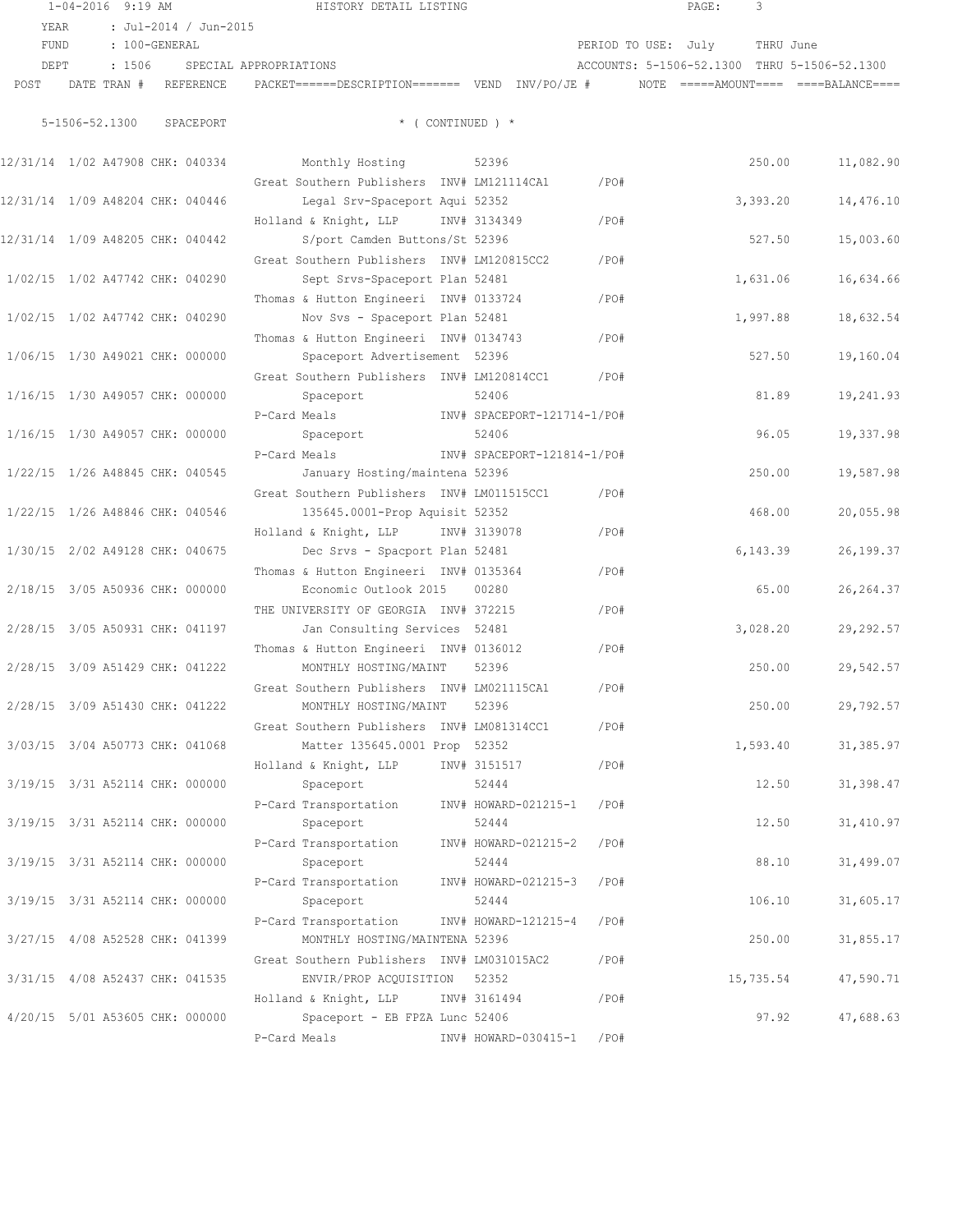|                                 | $1 - 04 - 2016$ 9:19 AM |                                 |                        | HISTORY DETAIL LISTING                                                                                     |       |                           |      | PAGE:                         | $\overline{4}$ |                                              |
|---------------------------------|-------------------------|---------------------------------|------------------------|------------------------------------------------------------------------------------------------------------|-------|---------------------------|------|-------------------------------|----------------|----------------------------------------------|
| YEAR                            |                         | : Jul-2014 / Jun-2015           |                        |                                                                                                            |       |                           |      |                               |                |                                              |
| FUND                            | : 100-GENERAL           |                                 |                        |                                                                                                            |       |                           |      | PERIOD TO USE: July THRU June |                |                                              |
| DEPT                            | : 1506                  |                                 | SPECIAL APPROPRIATIONS |                                                                                                            |       |                           |      |                               |                | ACCOUNTS: 5-1506-52.1300 THRU 5-1506-52.1300 |
| POST                            |                         |                                 |                        | DATE TRAN # REFERENCE PACKET======DESCRIPTION======= VEND INV/PO/JE # NOTE =====AMOUNT==== ====BALANCE==== |       |                           |      |                               |                |                                              |
|                                 |                         |                                 |                        |                                                                                                            |       |                           |      |                               |                |                                              |
|                                 |                         | 5-1506-52.1300 SPACEPORT        |                        | $*$ ( CONTINUED ) $*$                                                                                      |       |                           |      |                               |                |                                              |
|                                 |                         |                                 |                        | 4/20/15 5/01 A53605 CHK: 000000 Aerospace Meeting 52406                                                    |       |                           |      |                               |                | 21.36<br>47,709.99                           |
|                                 |                         |                                 | P-Card Meals           |                                                                                                            |       | INV# HOWARD-030515-1 /PO# |      |                               |                |                                              |
| 4/20/15 5/01 A53605 CHK: 000000 |                         |                                 |                        | Aerospace Meeting                                                                                          | 52406 |                           |      |                               |                | 55.28<br>47,765.27                           |
|                                 |                         |                                 | P-Card Meals           |                                                                                                            |       | INV# HOWARD-031215-1 /PO# |      |                               |                |                                              |
| 4/20/15 5/01 A53609 CHK: 000000 |                         |                                 |                        | Spaceport                                                                                                  | 52412 |                           |      |                               | 32.00CR        | 47,733.27                                    |
|                                 |                         |                                 | P-Card Hotel           | INV# HOWARD-030515                                                                                         |       |                           | /PO# |                               |                |                                              |
| 4/20/15 5/01 A53609 CHK: 000000 |                         |                                 |                        | P-Card Hotel                                                                                               | 52412 |                           |      |                               | 301.00         | 48,034.27                                    |
|                                 |                         |                                 | P-Card Hotel           | INV# HOWARD-030515                                                                                         |       |                           | /PO# |                               |                |                                              |
| 4/20/15 5/01 A53616 CHK: 000000 |                         |                                 |                        | Spaceport                                                                                                  | 52444 |                           |      |                               | 48.00          | 48,082.27                                    |
|                                 |                         |                                 |                        | P-Card Transportation INV# HOWARD-030415                                                                   |       |                           | /PO# |                               |                |                                              |
| 4/20/15 5/01 A53616 CHK: 000000 |                         |                                 |                        | Aerospace Meeting                                                                                          | 52444 |                           |      |                               | 11.30          | 48,093.57                                    |
|                                 |                         |                                 |                        | P-Card Transportation INV# HOWARD-030512                                                                   |       |                           | /PO# |                               |                |                                              |
| 4/20/15 5/01 A53616 CHK: 000000 |                         |                                 |                        | Spaceport                                                                                                  | 52444 |                           |      |                               | 48.00          | 48, 141.57                                   |
|                                 |                         |                                 |                        | P-Card Transportation INV# HOWARD-030515                                                                   |       |                           | /PO# |                               |                |                                              |
|                                 |                         | 4/22/15 4/28 A53320 CHK: 041777 |                        | Great Southern Publisher 52396                                                                             |       |                           |      |                               | 250.00         | 48,391.57                                    |
|                                 |                         |                                 |                        | Great Southern Publishers INV# LM041015M04                                                                 |       |                           | /PO# |                               |                |                                              |
| 4/28/15 4/30 A53444 CHK: 041815 |                         |                                 |                        | Property Aquisition 52352                                                                                  |       |                           |      |                               |                | 17,595.93<br>65,987.50                       |
|                                 |                         |                                 |                        | Holland & Knight, LLP INV# 3173983                                                                         |       |                           | /PO# |                               |                |                                              |
| 5/27/15 5/29 A54511 CHK: 042303 |                         |                                 |                        | MISSION/VISION, GOALS/VAL 00015                                                                            |       |                           |      |                               | 45.00          | 66,032.50                                    |
|                                 |                         |                                 |                        | Camden Printing NV# 24101                                                                                  |       |                           | /PO# |                               |                |                                              |
| 5/27/15 5/29 A54512 CHK: 042303 |                         |                                 |                        | CAMDEN SPACEPORT POSTER 00015                                                                              |       |                           |      |                               | 75.40          | 66,107.90                                    |
|                                 |                         |                                 |                        | Camden Printing NV# 24438                                                                                  |       |                           | /PO# |                               |                |                                              |
|                                 |                         | 5/29/15 6/04 A54849 CHK: 042352 |                        | SPACEPORT CAMDEN POSTER 52396                                                                              |       |                           |      |                               | 100.00         | 66,207.90                                    |
|                                 |                         |                                 |                        | Great Southern Publishers INV# LM050815CC1                                                                 |       |                           | /PO# |                               |                |                                              |
| 5/29/15 6/04 A54849 CHK: 042352 |                         |                                 |                        | MONTHLY HOSTING                                                                                            | 52396 |                           |      |                               | 250.00         | 66,457.90                                    |
|                                 |                         |                                 |                        | Great Southern Publishers INV# LM051115102                                                                 |       |                           | /PO# |                               |                |                                              |
| 5/29/15 6/09 A54967 CHK: 042439 |                         |                                 |                        | FEES FOR PROFESSIONAL SR 52352                                                                             |       |                           |      |                               |                | 9,462.50<br>75,920.40                        |
|                                 |                         |                                 |                        | Holland & Knight, LLP INV# 3190562                                                                         |       |                           | /PO# |                               |                |                                              |
| 6/18/15 6/29 A55965 CHK: 000000 |                         |                                 |                        | Spaceport                                                                                                  | 51482 |                           |      |                               |                | 75,950.40<br>30.00                           |
|                                 |                         |                                 |                        | Lil Stitches NV# 1-42815                                                                                   |       |                           | /PO# |                               |                |                                              |
|                                 |                         |                                 |                        | $6/18/15$ $6/29$ A55978 CHK: 000000 space-coast-georgia-info 52350                                         |       |                           |      |                               |                | 75,970.74<br>20.34                           |
|                                 |                         |                                 |                        |                                                                                                            |       |                           | /PO# |                               |                |                                              |
|                                 |                         |                                 |                        | $6/18/15$ $6/29$ A55978 CHK: 000000 georgias-gateway-to-spac 52350                                         |       |                           |      |                               |                | 20.34<br>75,991.08                           |
|                                 |                         |                                 |                        |                                                                                                            |       |                           | /PO# |                               |                |                                              |
| 6/18/15 6/29 A55978 CHK: 000000 |                         |                                 |                        | americas-gateway-to-spac 52350                                                                             |       |                           |      |                               |                | 20.34<br>76,011.42                           |
|                                 |                         |                                 |                        | GoDaddy.com<br>INV# 826080398                                                                              |       |                           | /PO# |                               |                |                                              |
| 6/18/15 6/29 A55979 CHK: 000000 |                         |                                 |                        | Spaceport Meeting 52406                                                                                    |       |                           |      |                               |                | 24.52<br>76,035.94                           |
|                                 |                         |                                 |                        | P-Card Meals Market Market No. 1874 PORT-042815-1 / PO#                                                    |       |                           |      |                               |                |                                              |
|                                 |                         | 6/29/15 6/30 A56070 CHK: 042692 |                        | JUNE MONTHLY HOSTING 52396                                                                                 |       |                           |      |                               | 250.00         | 76,285.94                                    |
|                                 |                         |                                 |                        | Great Southern Publishers INV# LM061115M03                                                                 |       |                           | /PO# |                               |                |                                              |
| 6/29/15 6/30 A56073 CHK: 042695 |                         |                                 |                        | 1358645.00001 PROF SERVI 52352                                                                             |       |                           |      |                               |                | 17, 138. 17<br>93, 424.11                    |
|                                 |                         |                                 |                        | Holland & Knight, LLP INV# 3200635                                                                         |       |                           | /PO# |                               |                |                                              |
| 6/29/15 6/30 A56088 CHK: 042710 |                         |                                 |                        | C. CO. SPACEPORT PLANNIN 52481                                                                             |       |                           |      |                               |                | 535.00<br>93, 959.11                         |
|                                 |                         |                                 |                        | Thomas & Hutton Engineeri INV# 0138900                                                                     |       |                           | /PO# |                               |                |                                              |
|                                 |                         | 6/30/15 7/10 A56582 CHK: 042864 |                        | CONSULTANT SERVICES                                                                                        | 52360 |                           |      |                               |                | 195.00<br>94, 154. 11                        |
|                                 |                         |                                 |                        | Leidos, Inc. 1NV# INV-0003610313                                                                           |       |                           | /PO# |                               |                |                                              |
|                                 |                         |                                 |                        |                                                                                                            |       |                           |      |                               |                |                                              |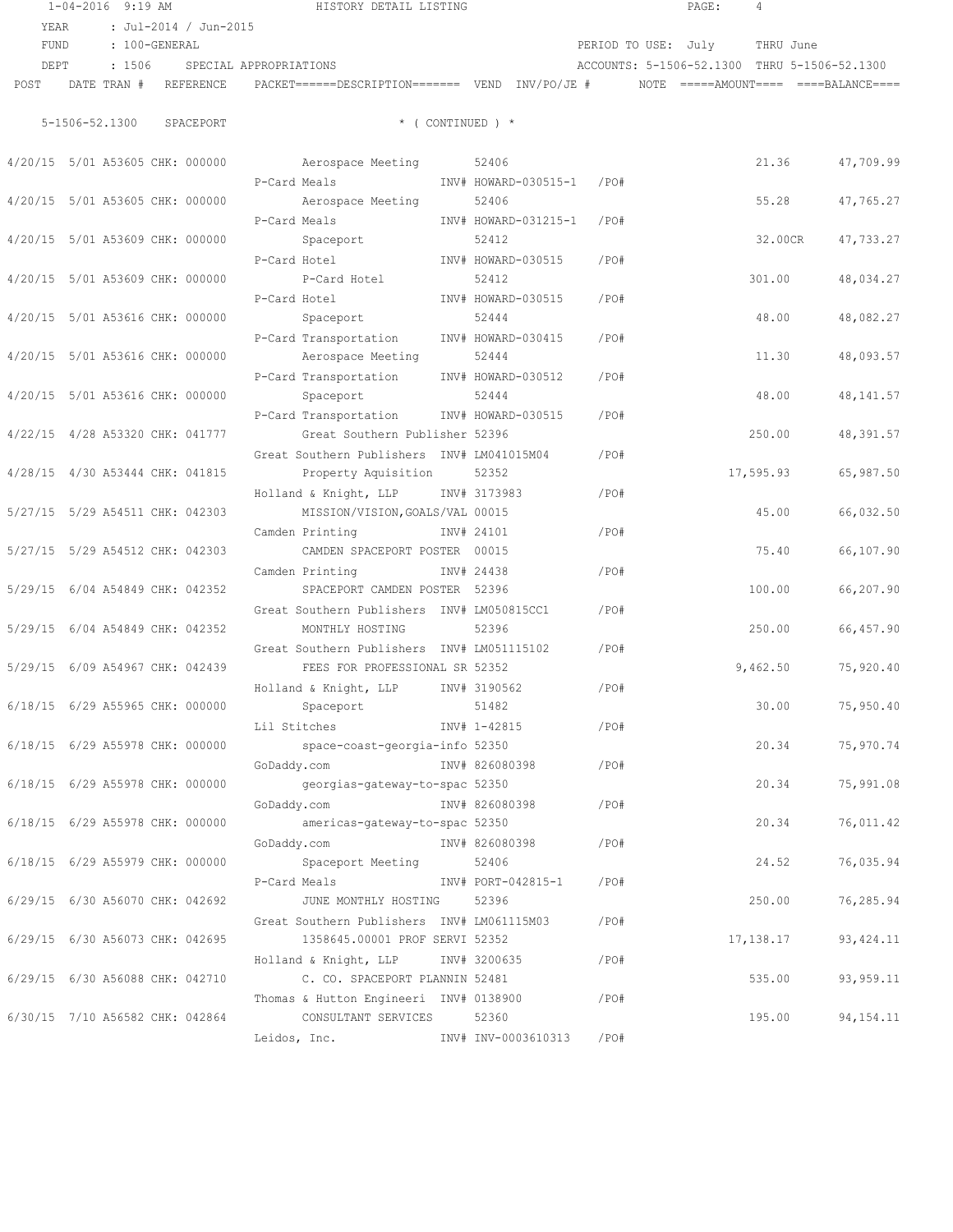| $1 - 04 - 2016$ 9:19 AM                                                                                        | HISTORY DETAIL LISTING                                  |                          | PAGE:                                        | $5^{\circ}$         |
|----------------------------------------------------------------------------------------------------------------|---------------------------------------------------------|--------------------------|----------------------------------------------|---------------------|
| : Jul-2014 / Jun-2015<br>YEAR                                                                                  |                                                         |                          |                                              |                     |
| FUND<br>: 100-GENERAL                                                                                          |                                                         |                          | PERIOD TO USE: July THRU June                |                     |
| : 1506 SPECIAL APPROPRIATIONS<br>DEPT                                                                          |                                                         |                          | ACCOUNTS: 5-1506-52.1300 THRU 5-1506-52.1300 |                     |
| POST DATE TRAN # REFERENCE PACKET=====DESCRIPTION======= VEND INV/PO/JE # NOTE =====AMOUNT==== ====BALANCE==== |                                                         |                          |                                              |                     |
| 5-1506-52.1300 SPACEPORT                                                                                       |                                                         | $*$ ( CONTINUED ) $*$    |                                              |                     |
| 6/30/15 7/30 A57105 CHK: 000000                                                                                | Amy Edwards 05467                                       |                          |                                              | 26.81<br>94,180.92  |
|                                                                                                                | UPS                                                     | INV# E574A9235 /PO#      |                                              |                     |
| 6/30/15 7/30 A57106 CHK: 000000                                                                                | Amy Edwards 05467                                       |                          |                                              | 94,197.48<br>16.56  |
|                                                                                                                | INV# E574A9245<br>UPS                                   |                          | /PO#                                         |                     |
| 6/30/15 7/30 A57129 CHK: 000000                                                                                | Office Supplies 51476                                   |                          |                                              | 94, 212.72<br>15.24 |
|                                                                                                                | OfficeMax, Inc. INV# 3766                               |                          | /PO#                                         |                     |
| 6/30/15 7/30 A57249 CHK: 000000                                                                                | Spaceport Meeting 52406                                 |                          |                                              | 94,234.69<br>21.97  |
|                                                                                                                | P-Card Meals                                            | INV# SPACE-062415-1 /PO# |                                              |                     |
|                                                                                                                | ============ ACCOUNT TOTAL DB: 94,266.69 CR: 32.00CR    |                          |                                              |                     |
|                                                                                                                |                                                         |                          |                                              |                     |
|                                                                                                                | ** REPORT TOTALS ** $---$ DEBITS $-- ---$ CREDITS $---$ |                          |                                              |                     |
|                                                                                                                | BEGINNING BALANCES:                                     | 0.00                     | 0.00                                         |                     |
|                                                                                                                | REPORTED ACTIVITY:                                      | 94,266.69                | 32.00CR                                      |                     |

ENDING BALANCES: 94,266.69 32.00CR

TOTAL FUND ENDING BALANCE: 94,234.69